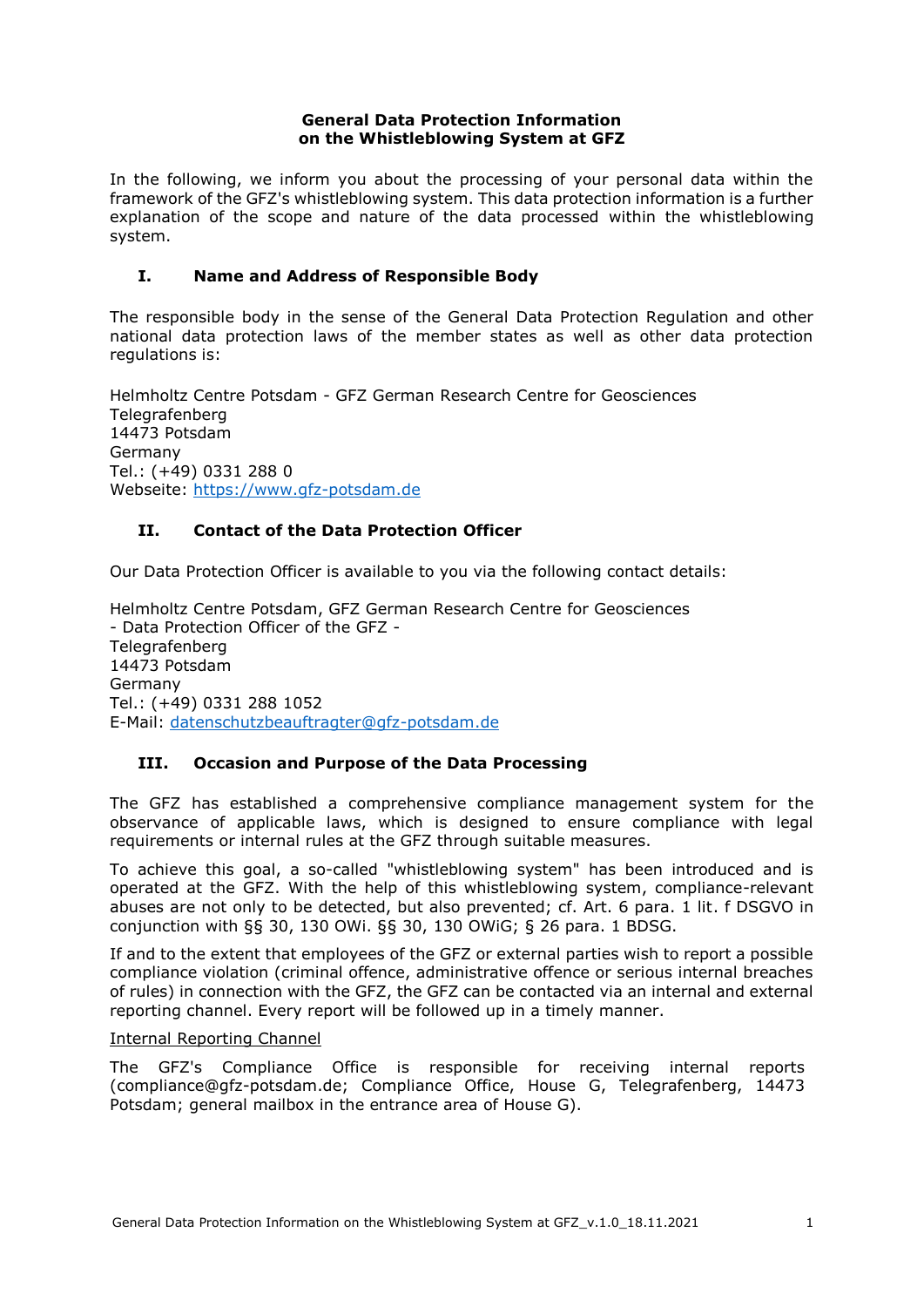### External Reporting Channel

Alternatively, a possible compliance violation can be reported to an external ombudsperson. The ombudsperson has been appointed by the GFZ to receive reports and, as a lawyer, is bound to professional secrecy. The ombudsperson can protect the identity of whistleblowers in a very special way. The ombudsperson will not disclose the identity of the person providing the information without the consent of that person. The following persons have been appointed as ombudspersons:

Lawyer Johannes Hirt; [johannes.hirt@kanzlei-hirt.de](mailto:johannes.hirt@kanzlei-hirt.de) Lawyer Jutta Burghart (Deputy); [jutta.burghart@kanzlei-hirt.de](mailto:jutta.burghart@kanzlei-hirt.de)

Law Office Hirt, Kurfürstendamm 57 - 10707 Berlin, Germany; Tel.: (+ 49) 030 / 403 63 37 - 60 Fax: (+49) 030 / 403 63 37 - 69 [www.kanzlei-hirt.de](http://www.kanzlei-hirt.de/)

The collection and use of personal data of a person providing information is based on his/her consent; cf. Art. 6 para. 1 lit. a DSGVO. If the data required for identification are not to be processed, the tip-off can be submitted anonymously. It is expressly pointed out that the GFZ may be legally obliged under Art. 14 para. 3 lit. a DSGVO to inform the Persons Concerned of the tip-off, including the identity of the person who provided the information and of the subsequent data handling within one month. In this case, revocation of consent would no longer be possible. Likewise, the period for revoking consent may be shortened if and to the extent that the information requires the immediate involvement of an authority. The data necessary for identification would then be part of the respective procedural files.

# **IV. Catagories of Data Processing**

The data disclosed to the reporting offices concern the following categories:

- identification data (name as well as other contact data), if disclosed
- work-related data
- work-related documents
- personal data of persons affected by the report; in principle, this includes identification data and the action triggering the report.

### **V. Data Transfer**

Every incoming report is examined in a multi-stage process by a specially authorised group of employees and, if necessary, further clarification of the facts is carried out. Each employee is obliged to maintain particular confidentiality. Only in the case of deliberately false information, confidentiality cannot be guaranteed. Denunciation is not tolerated at the GFZ.

The GFZ will only pass on personal data to other third parties if consent has been given or if there is another legal basis for doing so. Conceivable recipients are, for example, law enforcement agencies, courts, lawyers and auditors. In this case, the recipients are themselves data protection controllers within the sense of Art. 4 No. 7 DSGVO and are obliged to protect the personal data.